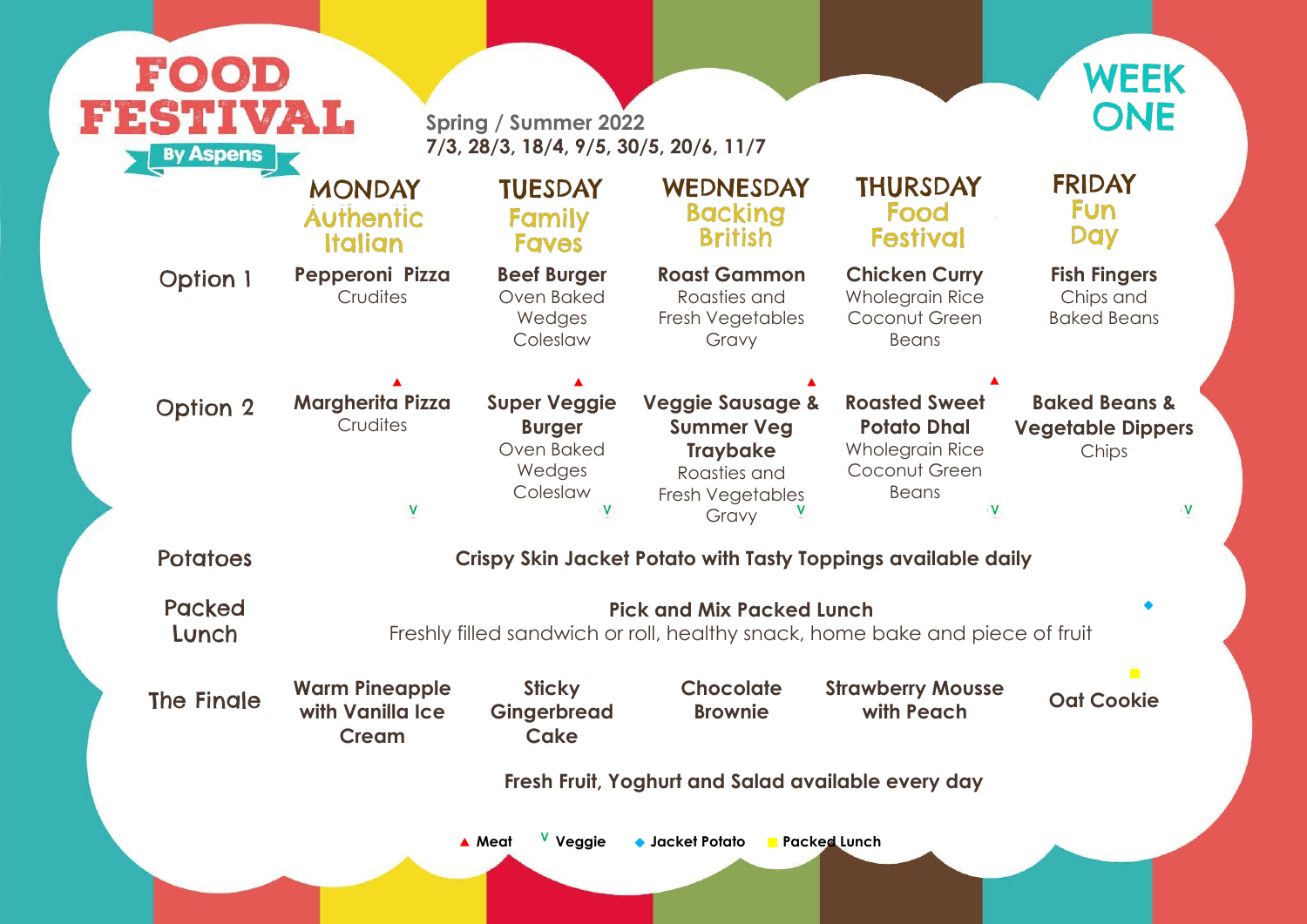

| <b>By Aspens</b>       | FESTIVAL                                                                                         | <b>Spring / Summer 2022</b><br>21/2, 14/3, 4/4, 25/4, 16/5, 6/6, 27/6, 18/7                      |                                                                                                                  |                                                                                                                    | <b>TWO</b>                                                                                                   |
|------------------------|--------------------------------------------------------------------------------------------------|--------------------------------------------------------------------------------------------------|------------------------------------------------------------------------------------------------------------------|--------------------------------------------------------------------------------------------------------------------|--------------------------------------------------------------------------------------------------------------|
|                        | <b>MONDAY</b><br><b>Authentic</b><br><b>Italian</b>                                              | <b>TUESDAY</b><br>Family<br><b>Faves</b>                                                         | WEDNESDAY<br><b>Backing</b><br><b>British</b>                                                                    | <b>THURSDAY</b><br>Food<br><b>Festival</b>                                                                         | <b>FRIDAY</b><br><b>Fun</b><br><b>Day</b>                                                                    |
| <b>Option 1</b>        | <b>Chicken Pasta</b><br><b>Whole Grain Penne</b><br><b>Garlic Slice</b><br><b>Green Salad</b>    | <b>BBQ Pulled Pork &amp;</b><br>Mash<br>Carrots                                                  | <b>Roast Chicken &amp;</b><br><b>Stuffing</b><br>Roasties and<br><b>Fresh Vegetables</b><br>Gravy                | <b>Beef Lasagne</b><br>Potato Wedges<br><b>Rainbow Slaw</b>                                                        | <b>Margherita Pizza</b><br>Chips and                                                                         |
|                        |                                                                                                  |                                                                                                  |                                                                                                                  |                                                                                                                    | V                                                                                                            |
| <b>Option 2</b>        | <b>Veggie Bolognese</b><br><b>Whole Grain Penne</b><br><b>Garlic Slice</b><br><b>Green Salad</b> | <b>Baked Bean &amp;</b><br><b>Veggie Sausage</b><br><b>Cowboy Pie</b><br>Carrots<br>$\mathbf{V}$ | <b>Cheese &amp; Spring</b><br><b>Onion Pastry Slice</b><br>Roasties and<br>Fresh Vegetables<br>Gravy             | <b>Veggie Nachos &amp;</b><br><b>Cheese</b><br>Potato Wedges<br><b>Rainbow Slaw</b><br>$\mathsf V$ and $\mathsf V$ | <b>Carrot &amp; Potato</b><br><b>Cakes Homemade</b><br><b>Tomato sauce</b><br>Chips and<br><b>Mushy Peas</b> |
| <b>Potatoes</b>        |                                                                                                  |                                                                                                  | Hot Tomato Crispy Skin Jacket Potato with Tasty Toppings available daily                                         |                                                                                                                    |                                                                                                              |
| <b>Packed</b><br>Lunch |                                                                                                  |                                                                                                  | <b>Pick and Mix Packed Lunch</b><br>Freshly filled sandwich or roll, healthy snack, home bake and piece of fruit |                                                                                                                    |                                                                                                              |
| <b>The Fingle</b>      | <b>Slice &amp; Custard</b>                                                                       | <b>Peach Puff Pastry Rice Krispie Cakes</b>                                                      | <b>Chocolate &amp;</b><br><b>Marshmallow</b><br>Cake                                                             | <b>Apple Pie &amp;</b><br><b>Custard</b>                                                                           | $\mathcal{L}^{\mathcal{L}}$<br><b>Fruity Flapjack</b>                                                        |
|                        |                                                                                                  |                                                                                                  | Fresh Fruit, Yoghurt and Salad available every day                                                               |                                                                                                                    |                                                                                                              |